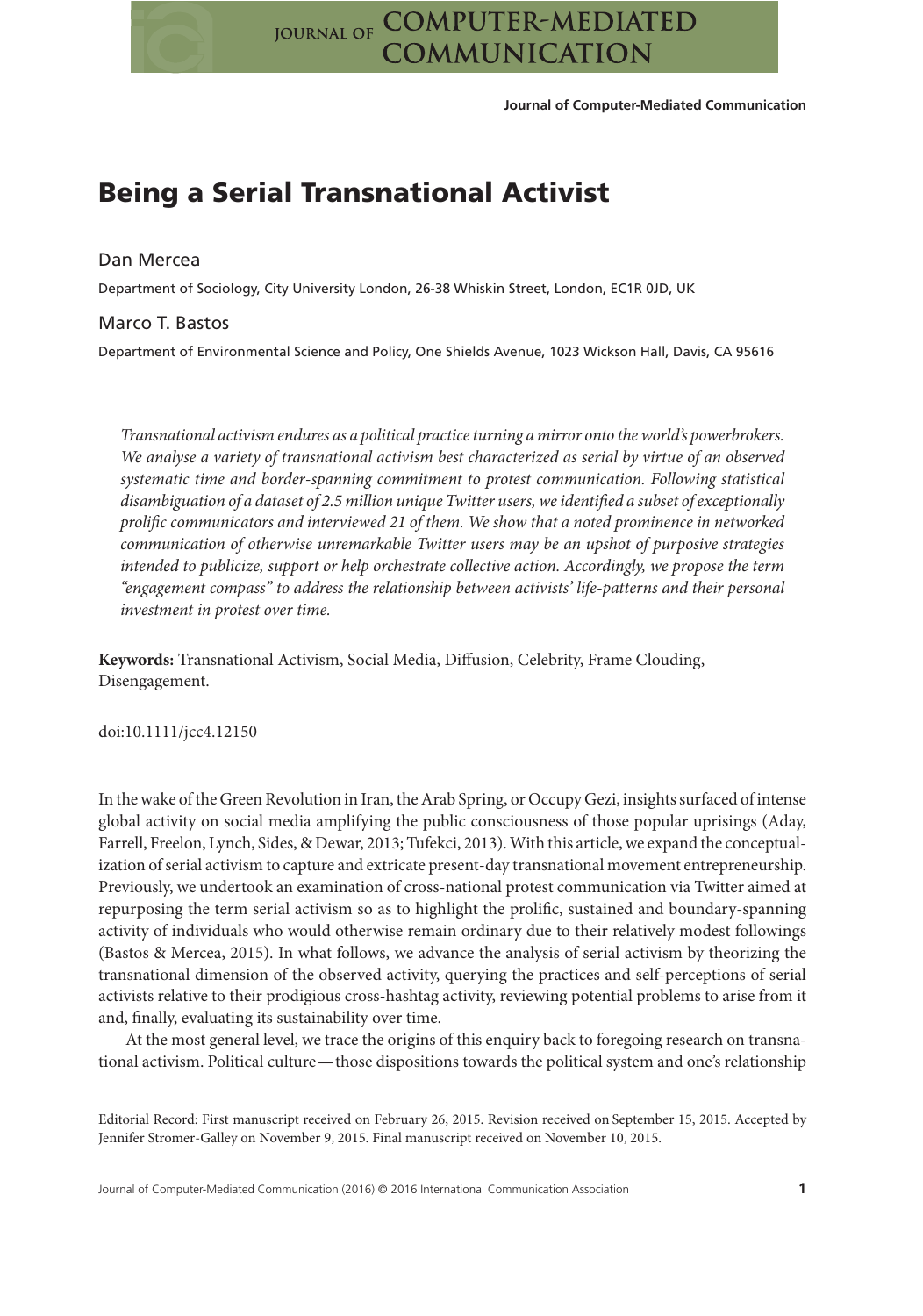to it (Almond & Verba, 1963)—has a cosmopolitan avatar linked to an expansive though unequally distributed acuity for globalization and its myriad political implications (Dahlgren, 2013). The latter sensitivity is galvanized by media—both the reporting organizations and user-centric services such as Facebook, Twitter, or YouTube. Most notably, over the last decade, such a cosmopolitan outlook has been recorded in multiple instances of transnational activism taking aim *inter alia* at global inequality (Juris, 2005), war (Gillan, Pickerill, & Webster, 2008), or climate change (Segerberg & Bennett, 2011).

Communicative activism on Twitter has at once been a continuation and a departure from the entrenched early-21<sup>st</sup>-century activist practices encountered in those protests. On the one hand, hitherto emphasis on subordinating digital media to deliberation and consensus-building has been largely outstripped by a preoccupation with just-in-time aggregation of critical masses (Juris, 2012). On the other, continuity may reside in the fact that protests commanding transnational support on social media may add to a notion of cosmopolitan citizenship predicated on a deterritorialized democratic culture of political participation (Dahlgren, 2006). Having already empirically verified the cross-national scope of serial activism (Bastos & Mercea, 2015), at this juncture we propose a reappraisal of transnational activism and its cosmopolitan foundations.

At the turn of the century, the ranks of boundary-defiant activists were filled with *rooted cosmopolitans* (Tarrow, 2005). The unlikely association of terms alludes to a position — social and physical that simultaneously straddles intersecting social networks and geographical places (Tarrow, 2005, p. 42). Rooted cosmopolitans ranged from activists involved in advocacy around international or regional organizations such as the E.U., to local networks of groups and individuals immersed in globally connected protests as was the Global Justice Movement or diasporic communities mobilizing in homeland-facing collective action (Tarrow, 2005). Such transnationalism seems to have endured, even becoming augmented due to ongoing upheaval in activist networked communication pertaining to speed, size, and an expeditious capacity for the collective articulation of goals, solidarity, and the choreographing of action (Keck & Sikkink, 1998; Howard & Hussain, 2013). Nonetheless, we would question afresh the nature of its *roots*.

The standing account of the rooted cosmopolitan engaged in transnational activism depicts a globally minded local activist (Tarrow, 2005); someone who is highly invested in collective deliberations and decision-making (della Porta, Andretta, Mosca, and Reiter, 2006, p. 10). Local here refers to a cache of experience and social connections one derives from affiliation to proximate activist networks which in their turn link into worldviews and concerns held beyond a single locality (Eyerman & Jamison, 1991). Equally, we have witnessed activists operating remotely in support of on-the-ground coordination of protests far removed from their immediate circumstances or their geographical coordinates (Lim, 2013). These were individuals who aided in the propagation of the Tunisian democratic revolt alongside citizen journalists embedded with the protestors and transnational media organizations able to shun government censorship (Lim, 2013). It is this latter form of participation that has prompted the present attempt to revisit the concept of transnational activism.

The uprising in Tunisia is one illustration of exponential discourse networks of communicative political activism that burst onto the scene in the Middle East as early as the 2009 postelection demonstrations in Iran. Subsequent events in the Arab Spring were portrayed as a catalyst for the Indignados movement in Spain and the Occupy encampments in the U.S. which later spawned across the world (Micó & Casero-Ripollés, 2014). This cross-national diffusion may be pinned onto radical *segmentation* (Gerlach & Hine, 1970), an organizational trait previously described as "a great variety of localized groups or cells which are essentially independent, but which can combine to form larger configurations, or divide to form smaller units." If, on the other hand, one scrutinized diffusion as a communicative practice, the notion of rooted cosmopolitanism may fail to account for this flurry of*civic* cosmopolitanism (Dahlgren, 2013)—actions in support of global others induced by democratic morals (see Boutroux, 1921)— that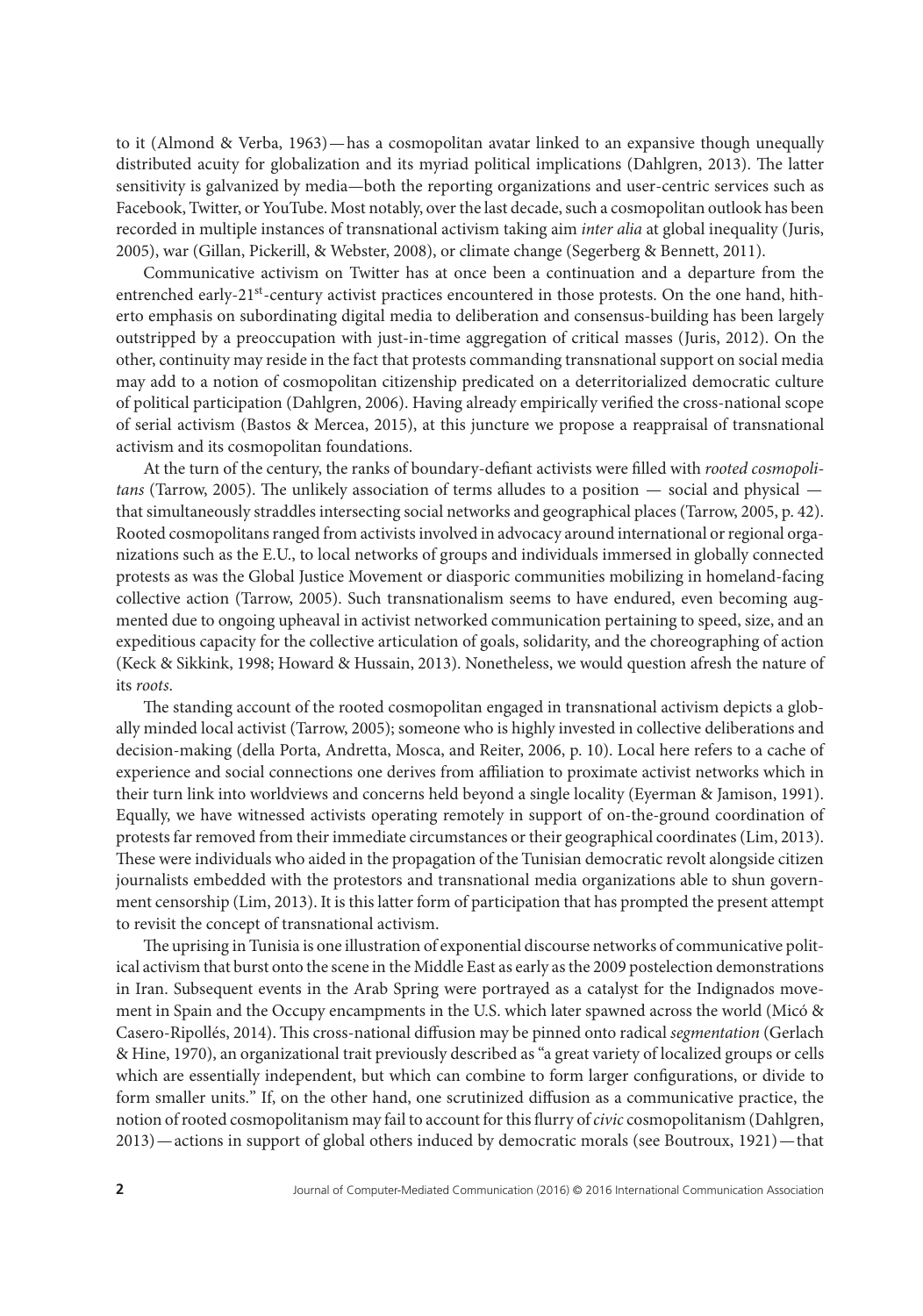appears to have erupted independently of concerted efforts to that end by globally networked activist organizations.

Indeed, the Indignados and the Occupy movements have prompted claims that networked communication technologies form a scaffolding onto which scalable movement infrastructures are erected communicatively from the ground up by recombinant collections of loose groupings, individuals, and activist organisations (Bennett & Segerberg, 2012). In this second respect, many latter-day movements seem to stand in some contrast to the digitally networked yet centrally coordinated transnational movements of the previous 2 decades (Keck & Sikkink, 1998; della Porta et al., 2006). At that time, network technologies were deemed a cost-effective adjunct to face-to-face interaction (della Porta et al., 2006), an effective interface for remote in-group coordination (Kavada, 2009) or self-publication (Castells, 2009). Conversely, the growing number of examples where long-standing activist organizations take a back seat in the orchestration of movement actions amidst a crowd flying many different banners (Bennett & Segerberg, 2012) has informed the notion of *participatory coordination* (Mercea & Funk, 2015). The concept captures a concerted yet disaggregated investment in collective action chiefly by individuals and loose groupings whereby a social media footprint directs and maps onto protests on the ground.

How these constitutive communicative elements of present-day transnational movements are combined varies widely. Yet, with the current predominance of social media among networked communication technologies, the grip that any limited set of organizations may have over a movement may have diminished. Indeed, research has evinced that several divisions—organizational, of language register or social station—may be sidelined on Twitter as communication in support of a protest widens (Maireder & Schwarzenegger, 2012). If the latter illustration rings as an assessment in need of some revision, it may be because of qualifying evidence proposing it is *influentials*—high-profile network actors who are targets of messages they may help to popularize—and *broadcasters*—sources of such messages—who are able to respectively concentrate and disseminate the largest share of protest communication on Twitter (Gonzalez-Bailon, Borge-Holthoefer, & Moreno, 2013). A fundamental aspect of the work influentials perform is the facilitation of recurrent exposure to multiple sources. On Twitter, this activity translates into the mediation of repeated encounters with dedicated protest hashtags (Bastos, Raimundo, & Travitzki, 2013). In the last instance, both influentials and broadcasters represent an emergent and organic communication elite providing comprehensive coverage of physical protests (Papacharissi & Oliveira, 2012).

If, to various degrees, the two capacities meet, the result is a polyvalent actor, the *networked microcelebrity activist*.This is the preeminent network agent who "uses affordances of social media to engage in [the] presentation of their political and personal selves to garner public attention to their cause, usually through a combination of testimony, advocacy and citizen journalism" (Tufekci, 2013, p. 850). Microcelebrities are positioned in the midst of peer networks rather than at the helm of protest groups. They are not spokespersons for them but rather authority figures commanding important attention and recognition (Tufekci, 2013). In turn, we place the limelight on those among activists who are entangled in the cultural and political phenomenon of extensive communication in multiple, transnational political protests (Bastos, Puschmann, & Travitzki, 2013). We undertake to locate them in this increasingly crowded activist field where influentials, broadcasters and microcelebrities and, perhaps serial activists also, sit side-by-side.

## **Research Questions**

The distinctiveness of transnational serial activists might reside in the following characteristics. Individually, they are each distilled into five research questions (henceforth RQs). Firstly, we explore the activity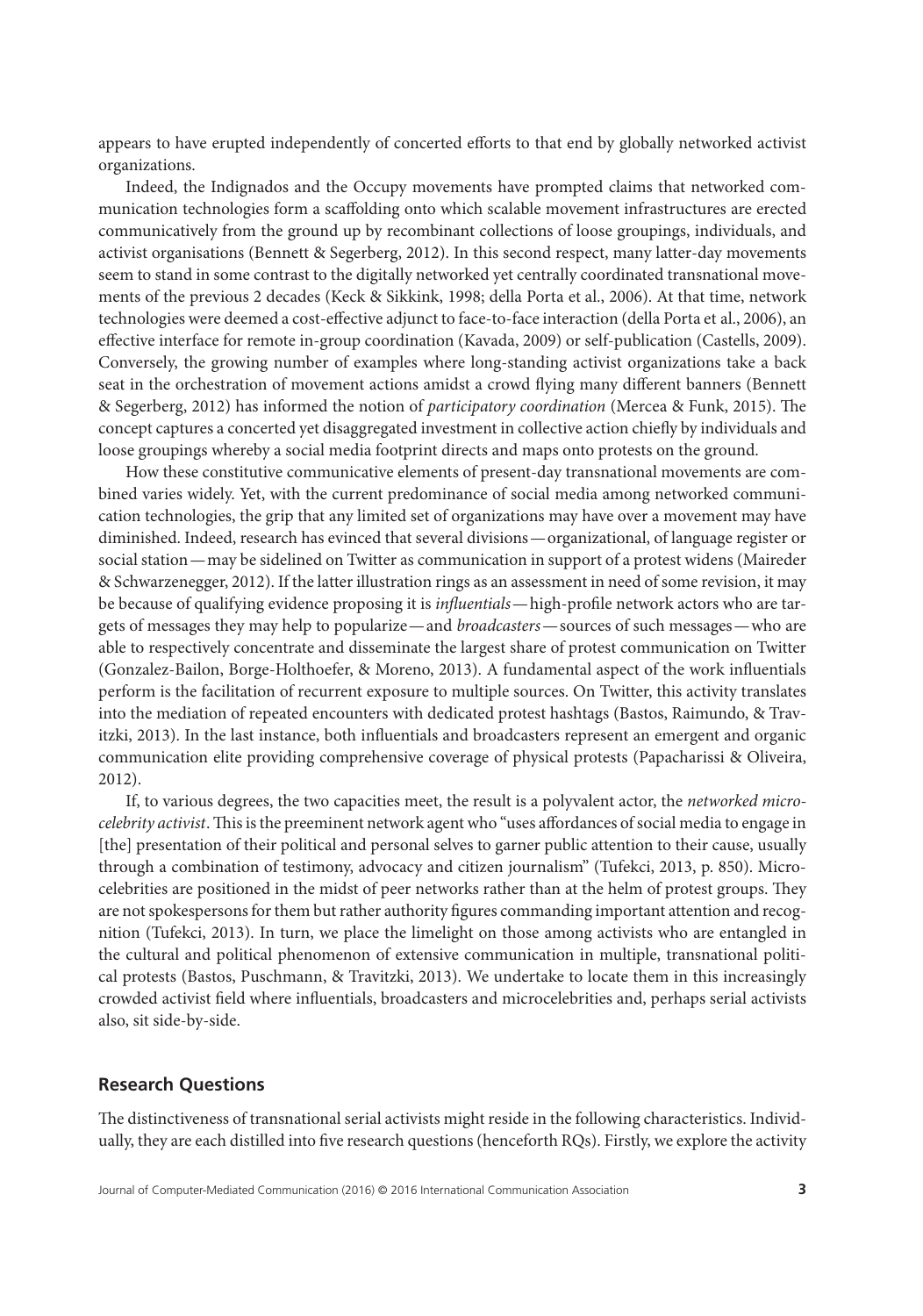patterns of high-functioning activists who post vast amounts of content across multiple hashtags in order to determine whether they may be described as transnational microcelebrities—broadcasters and frontline news anchors all at once—and, relatedly, to examine their diffusion practices (RQ1). A capacity to overcome borders—geographical, temporal, and linguistic—so as to build and maintain transnational activist networks is by no means new. It was a key attribute of the movement entrepreneurs depicted by Tarrow (2005). What may set transnational serial activists apart from their predecessors is the fact that they single-handedly contribute to *relational, nonrelational, and mediated* (Tarrow, 2005) diffusion of contention all at once. To take these in turn, relational diffusion occurs in networks of strong social bonds between actors who help propagate the ferment of collective action. Nonrelational diffusion pertains to the circulation of dissent through public broadcasting channels online or otherwise. Mediated diffusion is the fruit of movement brokers who intermediate between otherwise disconnected areas of transnational activist networks.

Through their cross-hashtag activity, transnational serial activists may be able to link together disparate areas of global movement networks (Bennett, Segerberg & Walker, 2014). They do this as individuals who, we would posit, are the human operators behind what Bennett and colleagues (2014) termed *stitching technologies*, i.e. the nexus of human activists and nonhuman network technologies that orchestrates contemporary distributed collective action. They would assemble transnational followings that they directly sensitize to collective action (Penny & Dadas, 2013) and indirectly use to spread its underlying contention (Jenkins, Ford & Green, 2013).

Further, we have already provided a descriptive account of how serial activists are able to overcome linguistic barriers. Here, and in direct continuation of our preoccupation with presenting signs of a shift from rooted to civic cosmopolitanism, we aim to reveal the reasons impelling serial activists to take this course of action. We have a cognizance that Twitter communication tends to cluster according to shared coordinates of physical place, language and nationality (Takhteyev, Gruzd & Wellman, 2012). Evidence has nevertheless been adduced of users bridging language communities when tweeting with multiple political or protest hashtags (Bastos, Puschman & Travitzki, 2013). In addition, we have an appreciation of why activists may revert to English in the interest of "acquiring international attention" to their struggle (Tufekci, 2013, p. 856). The reverse phenomenon, however, whereby transnational activists translate their messages into the local idiom of a protest does not seem to have been likewise documented. We therefore queried the incidence of this practice among serial activists (RQ2).

Conversely, we note that a prodigious aptitude of serial activists for cross-hashtag publication may have problematic implications. On the one hand, it may potentially put any emergent "personal brand" deriving from a remarkably active Twitter persona in tension with the substantive contention they support should prolific activists become microblogging celebrities in their own right (McCurdy, 2013). Celebrity activists have the uneasy task of having to boost their prominence without deflecting the limelight reserved to their favored causes (McCurdy, 2013). In her analysis, Tufekci (2013) contended that rather unlike their earlier counterparts whose media savviness elevated them to unassailable stardom, activist microcelebrities stay within the fold and ethos of social movements.

Instead of dwelling on the question of fluctuations in the status of transnational serial activists amongst their peers, we interrogate the extent to which they are reflexive of their standing and whether they use any resultant cognizance towards self-regulation (RQ3). Self-regulation here refers to a goal-oriented capacity to systematically manage one's activity so as to attain a set aim (Cho & Shen, 2013, p. 290). Put differently, we hoped to discern what combination of perceptions relative to the status and assumed communicative roles might result in a tendency towards stardom, grounded application to the task of generating movement visibility or an in-between position.

On the other hand, we recall that just after the turn of this century, organizations spanning a global network such as ATTAC were throwing their weight behind resonant social and political causes, assisting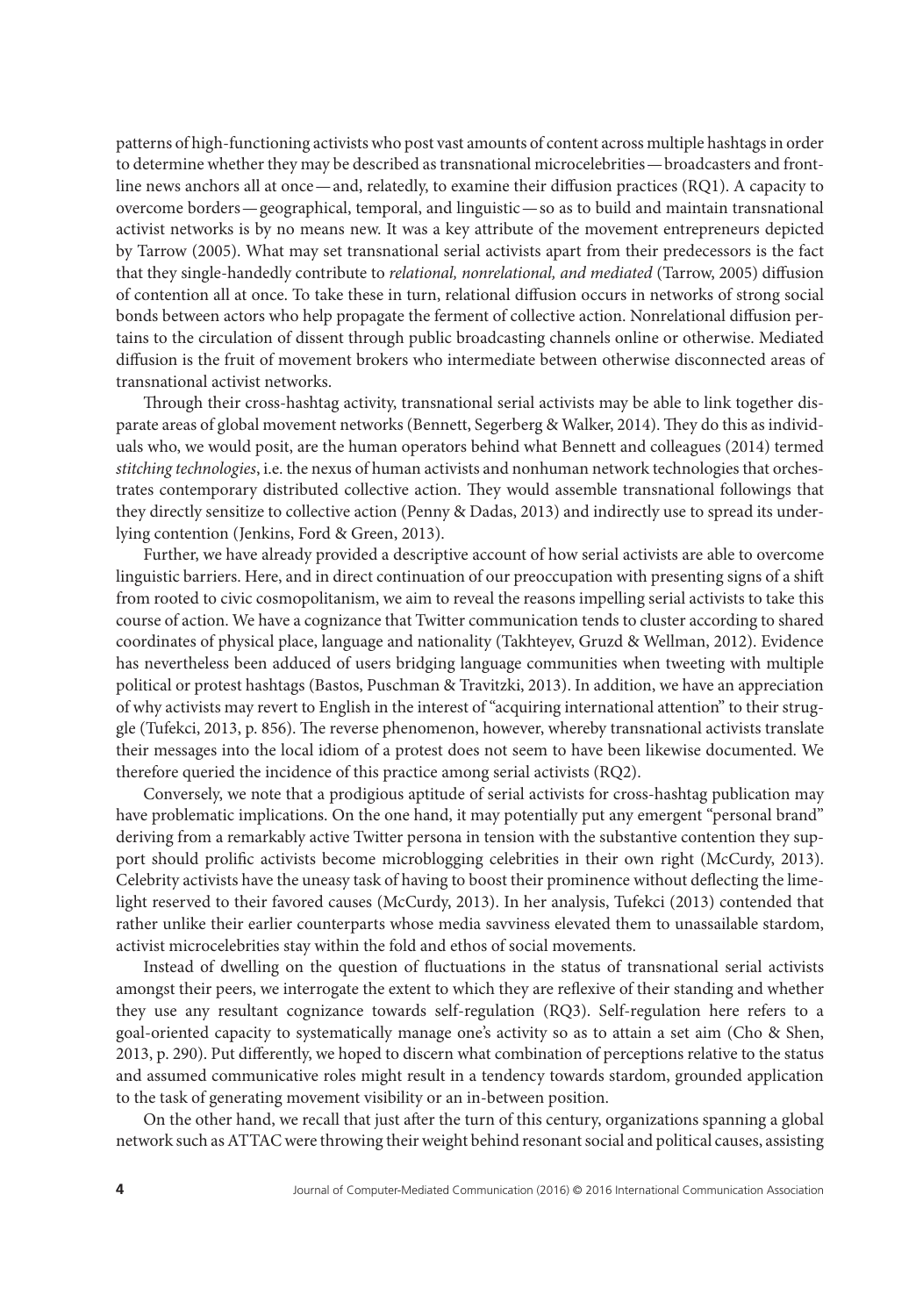in raising transnational support for them. In very large part, this was done by recourse to the digital communication tools of the day such as websites or email (Le Grignou & Patou, 2004). The French ATTAC subnetwork is a chronicled example of this phenomenon. Yet, its generous endorsement of cognate struggles was viewed by many internally as *frame clouding* (Snow, Burke Rochford, Worden, & Benford, R.D., 1986; Le Grignou & Patou, 2004). Frame clouding is a risk that activist organizations run of estranging their core membership and/or more distant following whenever they take up "goals and issues beyond their original platform" (Snow et al., 1986, p. 478). If, in the way outlined, goal consistency may be critical to organizational communication, we undertake to determine the degree to which serial activists often acting as sounding-boards for numerous causes recognize frame clouding as a potential downside to their communication and whether they have any strategies in place to address it (RQ4).

Finally, we consider the question of disengagement from activist operations (Fillieule, 2014). In the main, disengagement pertains to an individualized, biographical process of extrication from an activist organization. This aspect of the activist life course has been largely sidelined in favor of a more systematic preoccupation with mobilization into collective action (2014, p. 2). However, the possibilities for continued participation short of direct involvement in organizational workings have been previously visited and remain on the agenda for students of media and political participation (Bimber, 2003; Uldam & Vestergaard, 2015). In our turn, we explicate the withdrawal of transnational serial activists from the Twitter activity they undertook in support of multiple instances of protest. We assay its incidence among the research participants, the personal reasons together with the organizational and social constraints (Fillieule, 2014) which might galvanize or otherwise restrict disengagement (RQ5).

## **Data collection and analysis**

In recent years, there have been numerous instances of protest which have risen to prominence on social media and beyond. Foremost examples are the 2009 Green Revolution in Iran; the Indignados and Occupy movements; Occupy Gezi; and the 2013 Vinegar protests in Brazil, which erupted against hikes in the price of public transportation fares. Our present report of them is intended as a lateral step from existing accounts that have been quantitative and broad-based in scope (Gonzales-Bailon et al., 2013) or entirely ethnographic and particular to a protest locale (Postill, 2014; Fernandez-Planells, Figueras-Maz & Pàmpols, 2014). To that end, we adopted a sequential research design (Teddlie & Tashakkori, 2008) whereby by means of statistical disambiguation we identified a sampling pool of serial activists for subsequent qualitative interviewing.

Within a period of over 4 years — from July 2009 to August 2013 — a total of nearly 20M hashtagged protest tweets (19,879,893) posted by over 2.5M unique users (2,657,457) were gathered through the Twitter Streaming API on a rolling basis. The number of monitored hashtags was 193. From that raw data, in an initial preparatory step to the analysis, we excluded all user names which appeared within only a single hashtag community. This was done in order to identify individuals who engaged in what we have described as cross-hashtag activity, namely the seeding of messages either simultaneously or at different points in time with several protest hashtags. The result was a narrower sample of 1.5M unique users (1,537,342).

Subsequent data preparation included the coding of the 193 hashtags geographically which rendered 17 area bands. Thus, we were able to control for variability in the number of hashtags associated with a single protest. For instance, the Occupy Movement in the USA produced 60 hashtags whereas the Brazilian Vinegar protests had 29 dedicated hashtags. Second, we proceeded to the elimination of multiple messages by users in the same band, thus controlling for the skewed distribution of hashtags per protest movement. This step brought down the number of unique users to 1M (1,177,549) prolific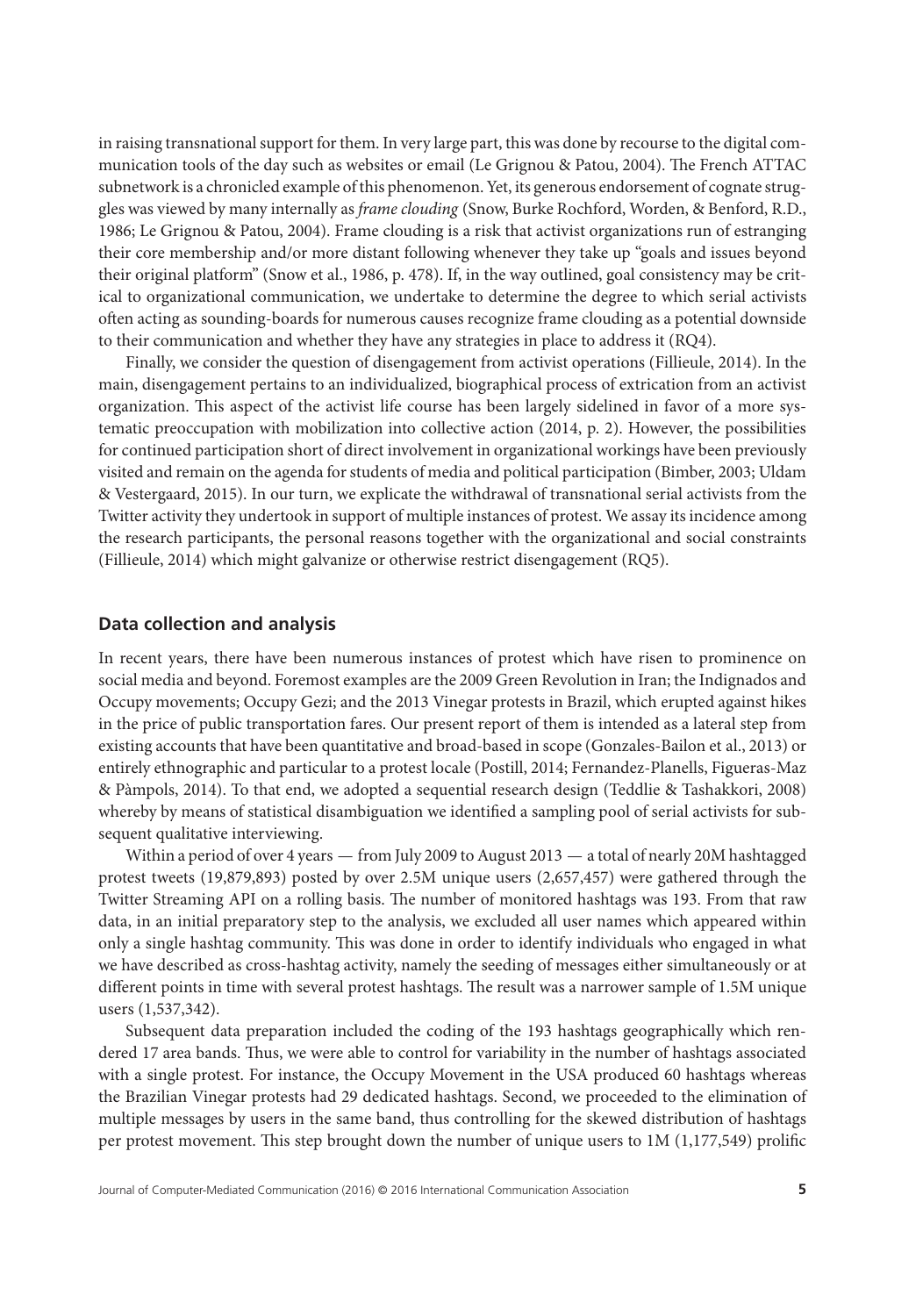postees who tweeted with multiple hashtags across several area bands. This practice was the main empirical indicator of serial transnational activism on which we relied to generate our interview subsample. The latter comprised the 200 most active individuals who tweeted with at least 43 and up to 101 protest hashtags (mean of 53 and median of 56 hashtags across at least 8 and up to 17 area bands) in the interval documented in this article. A more detailed account of the sampling procedures is provided elsewhere (Bastos & Mercea, 2015).

In the following step, prior to contacting the 200 postees to solicit an interview, we contemplated the ethical implications of our sampling technique. Our Twitter data was the product of unobtrusive observation of public communication deemed so because of the absence of a requirement for researchers to register their presence with participants in order to gain access to their posts (Svenningson Elm, 2009, p. 75). To mitigate against potential harm to the observed population resulting from data processing carried out to identify serial activists, all personal user information was excluded from the output of that initial analysis. This phase of data gathering culminated with the attempt to initiate communication with the potential research participants via a predefined Twitter message sent out to our target population. It contained a request for their participation in a research interview and a hyperlink to our research website for further information on the aims of the research.

Within the span of 4 months, we communicated with 37 of those potential participants of which 21 agreed to be interviewed. An interview protocol (see Bastos & Mercea, 2015) was created for the purpose with standardized open-ended interviews conducted in English, Portuguese, and Spanish. Participants' retrospective insights, we expected, would enable us to develop a grounded understanding and propose inductive theoretical propositions in response to our research questions (Miles & Huberman, 1994, p. 147). We relied on clustered summary tables to catalogue our data and sort cases so as to generate "integrative cross-case depictions" (Miles & Huberman, 1994, pp. 181–82).

The data was coded typologically (Elman, 2005). The process started with a classification of interview segments revealing the personal circumstances surrounding serial activism; the communication practices of the interview participants (e.g. bearing witness through testimonials, advocacy, citizen journalism, diffusion, translation) and their perceptions thereof. All along, our aim was to discern any potential "typical stories" (Miles & Huberman, 1994) of serial activism emerging from first order concepts put forward by the participants. Our intention was to organize such stories around modal circumstances, practices, or perceptions linking these to thereby advance possible model(s) for serial activism open to subsequent testing through both case and variable-oriented (i.e. statistical) analyses (Miles & Huberman, 1994).

## **Results**

Elsewhere we pinpointed the structural location of the interviewees encompassing their geographical coordinates, socioeconomic status, and the pertinent demographic indicators of age, gender, and education (Bastos & Mercea, 2015). In terms of age distribution, there was a sizeable contingent of mature young individuals in their thirties (9 interviewees); an almost equally large cohort of seniors in their fifties and sixties (8 interviewees); the remainder were in between those polar age brackets. Participants were split into two broad educational clusters with a third having secondary degrees and 3 in 5 holding some college or higher education degrees. Yet, more than two thirds viewed themselves as low earners  $(n=14)$  in their respective countries, despite having recently been or presently being in high-skilled occupations  $(n=17)$ . The observation was partly explained by the precariousness interviewees experienced as self-employed IT experts  $(n=10)$ , as pensioners or due to job insecurity as a direct result of structural readjustments in the economy.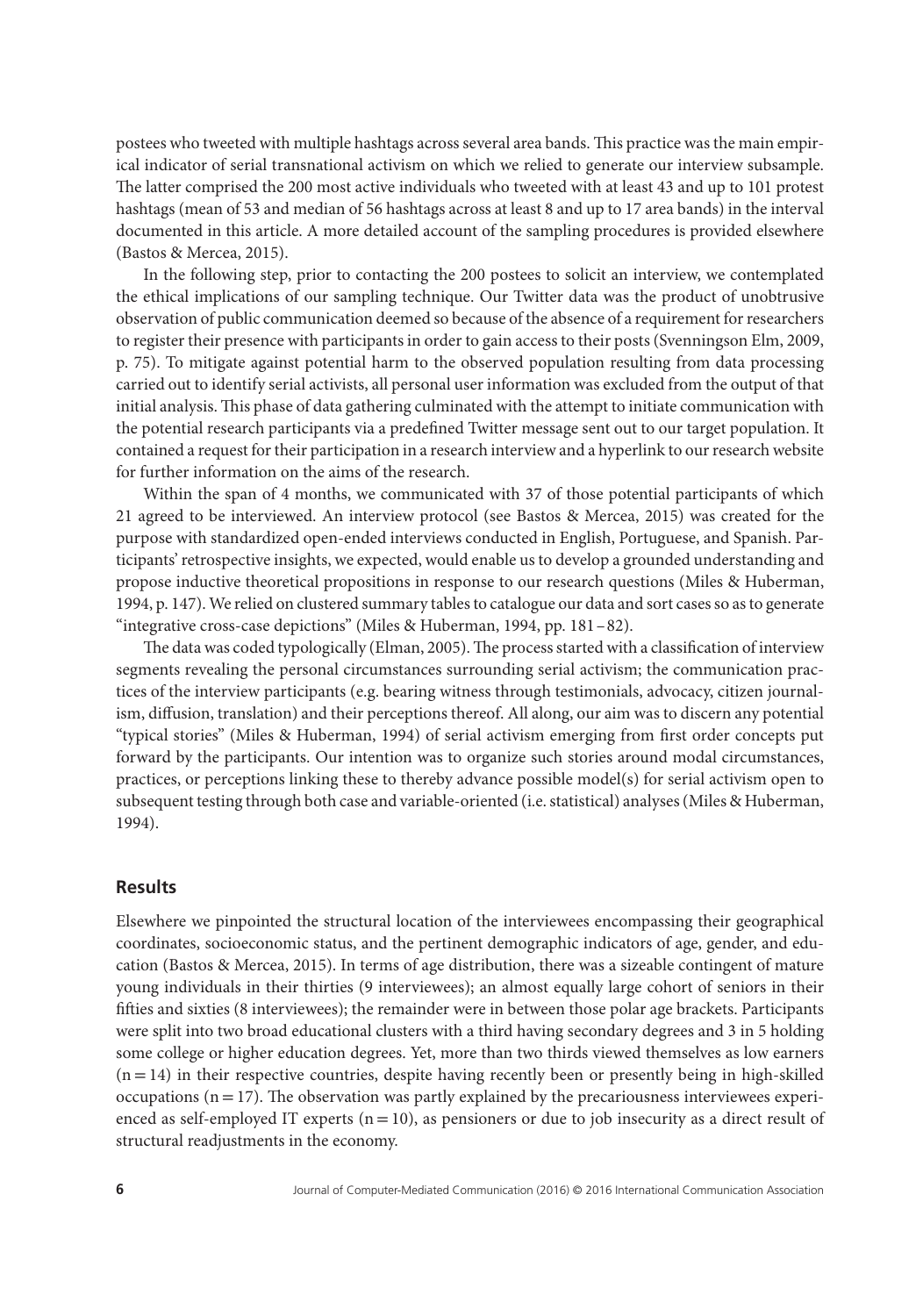

**Figure 1** Socioeconomic clustering of interview participants ("higher" and "secondary" refer to higher education and secondary education, respectively).

The robust relationship between the two socioeconomic variables was plotted in Figure 1 with a modularity clustering algorithm (Blondel, Guillaume, Lambiotte, & Lefebvre, 2008) separating out distinct communities. Female participants were by and large highly educated  $(n=9)$ , highly skilled professionals (10) with significant latitude to plan their time either as self-employed ( $n=6$ ) or retired (3). Male interviewees were on the whole younger, lower-skilled, and less well educated compared to the female counterparts. When older, they were also likely retired. All were self-taught activist communicators acting independently of any organization.

Several participants spoke of seizing an opportunity and making a deliberate choice to channel higher resources of time gained as a result of diminishing work commitments into a fuller investment in activist causes local to them and, equally, into activist communication on Twitter. As such, and despite the observed particularities in individual circumstances, all participants demonstrated a high degree of biographical availability which was broadly attributable to four factors; to wit: economic restructuration, job divestment, singlehood, or physical incapacitation (McAdam, 1986). Accordingly, support for multiple protest movements was associated not only with the amount of time at one's disposal (Giugni & Passy, 2001), but also with a range of intervening personal variables encompassing periods of unemployment, the type of professional occupation and income. As Valerie (22 April 2014) recalled:

" … at the moment I'm [a] very low [earner]. It's by choice. At the time the protest in Iran started, I'd just been made redundant from a job where I was making 60k [GBP] a year… I was completely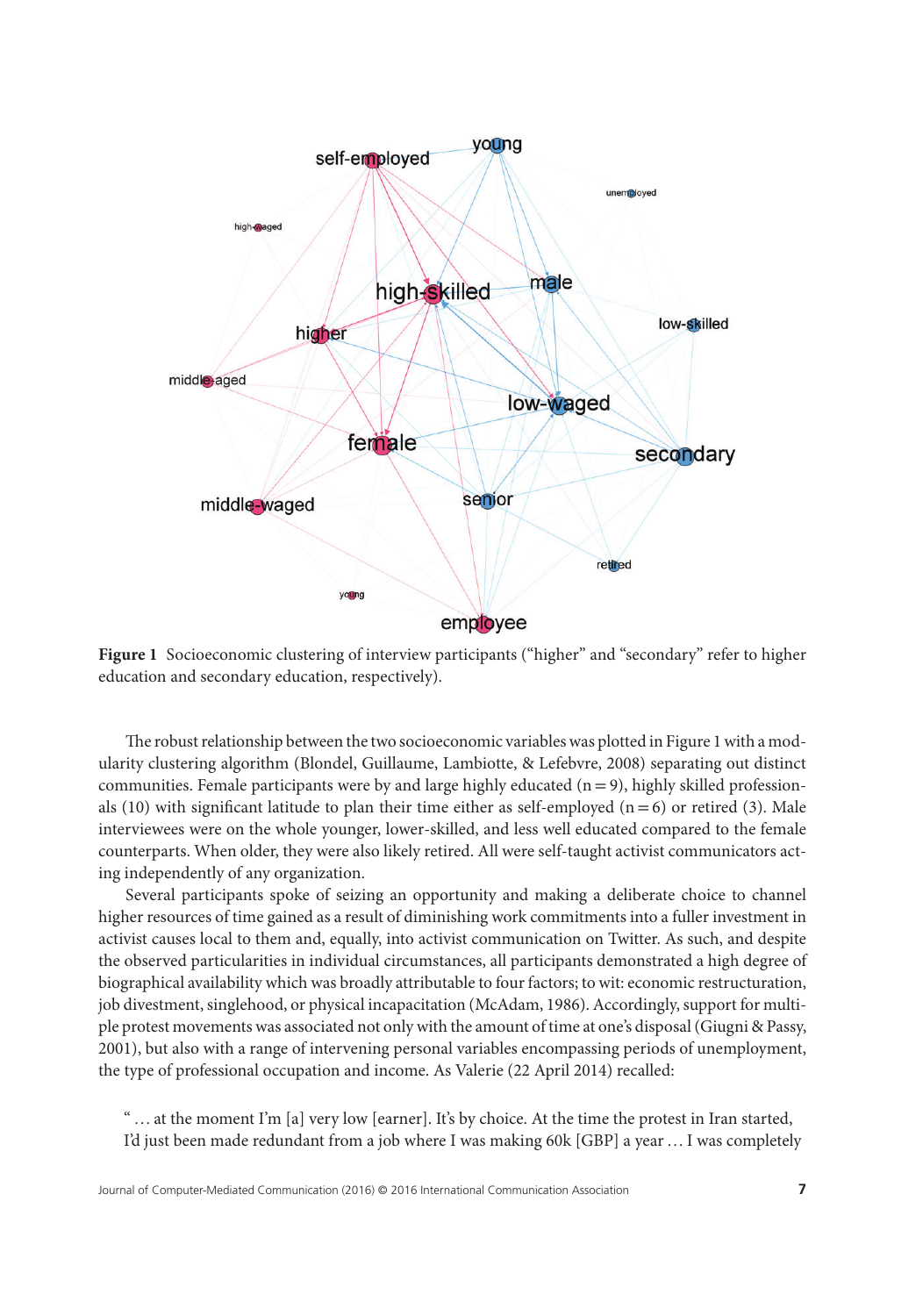active before the protests in Iran but I wasn't active on social media … But when I had this opportunity where I didn't have to work for a time… I wanted to be doing something interesting and my big thing is to be hands-on with technology… [so] what I got sucked into was Twitter and supporting protest movements".

At the height of their Twitter activity, interviewees dedicated as much as 5 and up to 12 hours of their time to it, in a single day. At its peak point, that regimen resulted in an outflow of 1,200 tweets a day or around 100 tweets an hour with Twitter activity by and large following the pace of events on the ground. Widespread among the research participants was a tenacious commitment to the timely dissemination of protest-related information subsumed to the overarching goal to assist on-the-ground contention by rendering it as widely and accurately known as possible. When asked about the number of tweets he would post in a day, George (2 May 2014) recounted that

" … it depended on what's going on in a given protest at a given time … with some of the events that were occurring with the Occupy movement I put out so many tweets that my account got locked in what we call *Twitter Jail*. I don't really know what the user threshold is for that but I did get my account locked a couple of times, primarily when the raids were going on in New York … "

To summarize, the peaks in activity identified by the respondents mapped onto periods of unemployment, voluntary or otherwise, a work hiatus in professional careers or renewed attempts to maintain an active and meaningful life during retirement. This set of findings suggested that the relationship between biographical availability and collective action is an object of modulation by activists with what we have tentatively termed the *engagement compass* of serial activism. We develop the concept throughout this analysis but at this point would remark that respondents reported de-emphasizing their job commitments or inserting a new routine into their retirement time in a deliberate attempt to either refocus or renew orientations defining their occupational trajectories.

### **The practices of serial activism**

Reflecting on our first research question (RQ1), we found that beyond a common impulse to support, publicize, and generate accurate reports on a tweeted protest, several interviewees shared a distinct tweeting strategy, the main tenets of which were to carefully choose whom to follow, channeling their attention towards two distinct cohorts, namely on-site activists and news media or individual news workers. Lauren (22 July 2014), a research participant, told us: "I have kind of broken down people who I follow by category. And I have some for the Middle-East, I have some for Asia, I have women who I think I really important like [name removed], the journalist … very active, humanitarian people globally."

If activists on the ground were news sources, the news media were regarded as instrumental to echoing protestors' grievances beyond their immediate constituencies. Thus, interviewees did not seem to be front-line reporters, although several among them were ardent broadcasters with a matching preoccupation to provide on-site technical, logistical, or emotional support. In one of her comments, Valerie (22 April 2014), one of the IT experts, avowed:

"It's very, very rewarding for me to be able to use all these different skills that I've gathered up over my career and apply them in a way that helps other people … to demonstrate to the people who own the issue that there is solidarity with them".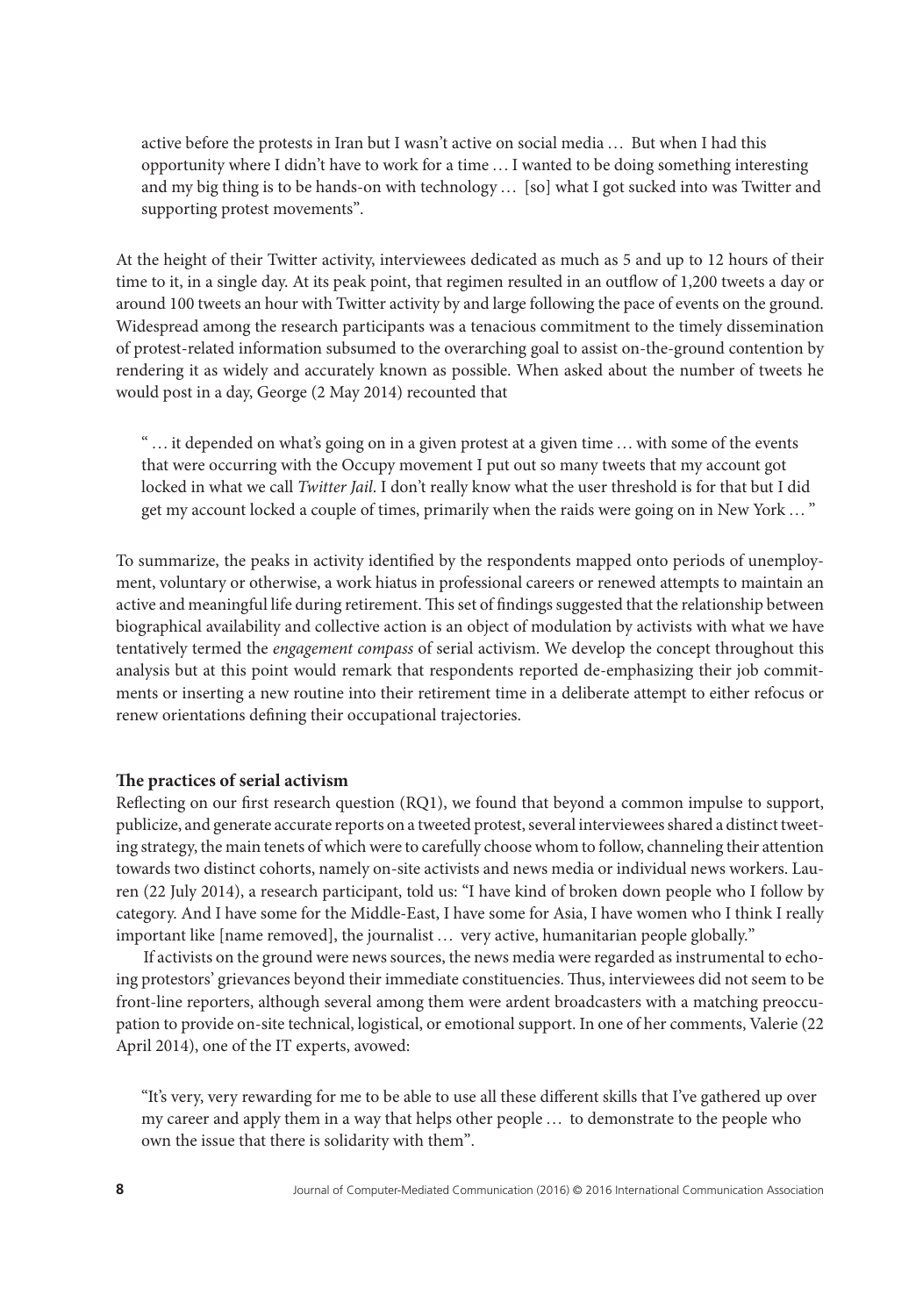To further unravel broadcasting we probed diffusion strategies. The layered interpretation of diffusion on Twitter we had envisaged was verified by all interviewees. Of the three types of diffusion delineated by Tarrow (2005), however, relational diffusion among close contacts associated with a protest often happened within a wider communication ecology (Treré, 2012), central to which were secure, open-source platforms. Thomas pointedly stated,

" …There are 3 aspects … One is people contacting you because they want you to amplify something. They contact you on Facebook or Twitter and ask you to take a look at one hashtag and amplify that. The second aspect is the news. The mainstream media influences what's happening now. The third aspect is my ability to help people technically so my role is to provide the right tool and applications for the right people who have those needs (22 June 2014)".

As lynchpins of this three-way diffusion system, interviewees were at pains to vet and maintain stable relationships with those on the frontline of a protest; with news workers who could be counted upon to represent activist accounts most faithfully and finally, with other remotely located activists who would be able to come to the assistance of on-site protestors (e.g. to keep their internet connection alive; Lauren, 22 July 2014). In return, they adhered to stringent, self-imposed codes of conduct predicated on an ethic of dispassionate information curation. Curation was the fruit of two pragmatic and reinforcing assessments. Firstly, factual accounts were expected to propagate wider than emotional appeals, albeit without restricting the choice of protests afforded attention.The tenor of such factual posts mirrored that of the tweeting mainstream media but not its interpretation of protest-related stories. At the same time, this approach enabled activists—as diffusers— to maintain credibility and status among their following. A research participant observed,

"What I try to do is to go at it with the mind of an analyst. So I see myself as a curator of what's moving, what's important and then what's not important … what's a blatant emotional call… I don't blame a lot of that stuff but if I see, kind of an article, that has a missing link or explains a thing that most people haven't caught on to then I'll pass those on (Sam, 2 May 2014)".

Secondly, whilst widely critical of the media, interviewees were savvy information handlers. They were able to both counter and enlist news media organizations to publicize contentions the world over. On this topic, another participant remarked:

" … over the years I've managed to attract a number of contacts in my network who work for mainstream media… I see part of my role to make their job easy for them. So I am marketing the event to professional journalists because I expect they might have an interest and they might want to pick up on the story (Valerie, 22 April 2014)".

Grappling with our second question (RQ2), in bridging multiple language communities, these Twitter communicators were infused with a moral sense of solidarity, of concerns or values held in common with popular struggles for democratic entitlement (Walgrave, Wouters, Van Laer, Verhulst, & Ketelaars, 2012). An affective investment observed among interviewees was rooted in an arch desire to condemn injustice—either socioeconomic or political (cf. Thorson, Driscoll, Ekdale, Edgerly, Gamber Thompson, Schrock, Swartz, Vraga, & Wells, 2013). This perception translated into two types of twinned posts. On the one hand, there were translations into the language native to the protest. Those posts were designed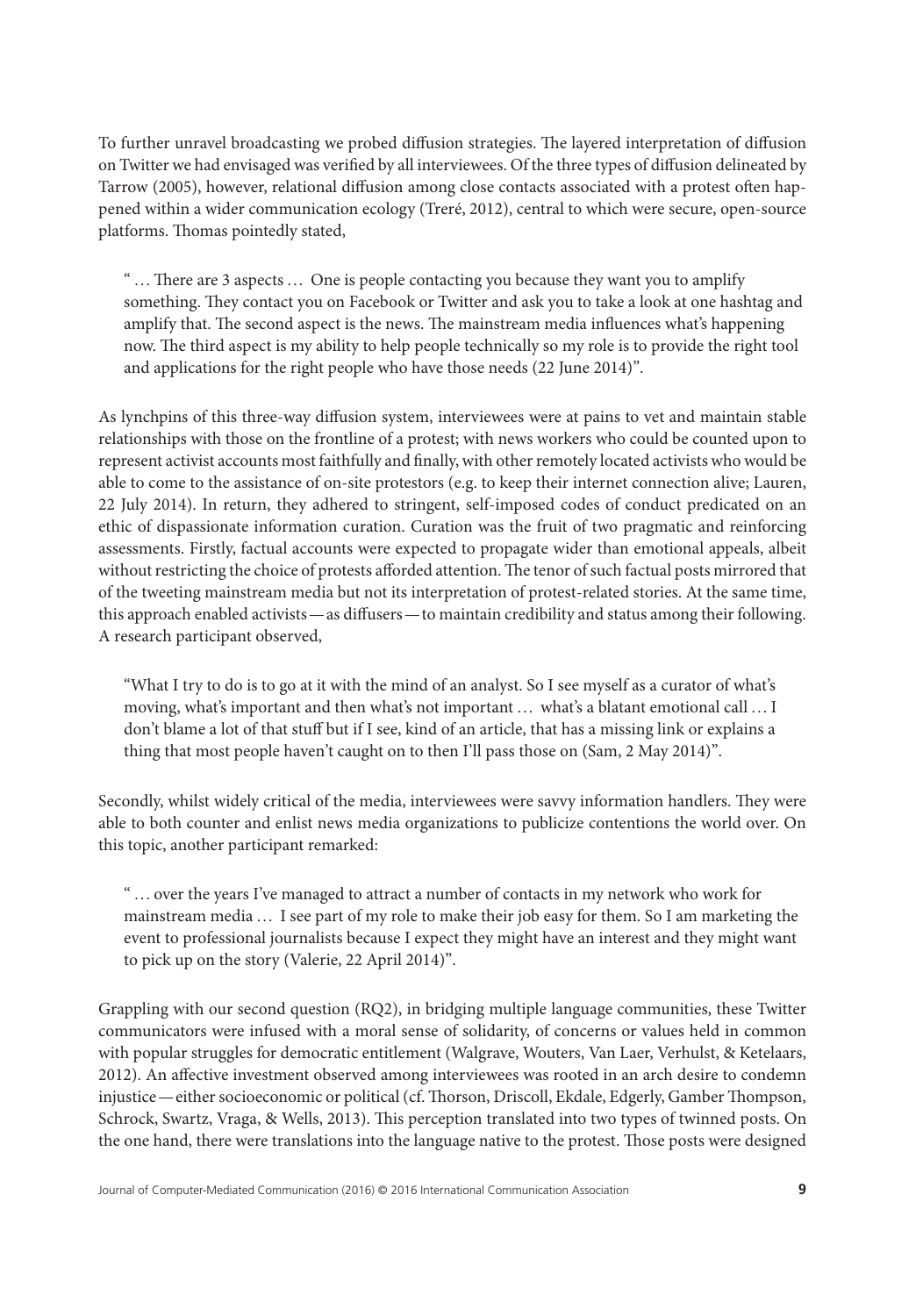as an international endorsement of the collective action. In her depiction of language-transcendence practices, one participant recalled:

"I think that's kind of like my signature now, that I tweet in multiple languages … I had to do a shout out on Twitter to say I want something in some language and see what volunteers came up … People were able to share that and get more people [involved] … It was very infectious. It was groups like that that became the engine to help stimulate the activity from other groups in other countries (Valerie, 22 April 2014)".

On the other, an important amount of the multiple language content interviewees circulated was made up of retweets. Translations and retweets were two sides to the same affective story. Whilst the former aided cross-lingual diffusion, retweets were propagated to reinforce the salience of the original post within selected hashtag networks. Both were integral to an ability to navigate unfamiliar linguistic contexts which we see as another component of serial activists' *engagement compass*. Illustratively, one respondent expounded: "I tweet in Dutch and English, which are the languages I'm more comfortable [with], but also read tweets in Spanish and Portuguese. I retweet these messages so people can be informed about what's going on there." Another participant characterized this type of communication as "a conversation without a conversation. Or a very short conversation." Elaborating on the idea, he argued that "it's good to receive positive support from other people even if it's just a retweet … I don't like tweets to not get retweets. Everybody gets the same reward, knowing that other people agree with you" (Ben, 6 May 2014).

Indeed, concerted retweeting was a primary cause for the high-volume traffic serial activists were able to generate. However, also in relation to our fourth research question (RQ4), we should remark that the latter practice was not guided by any willful attempt to facilitate multiple exposure across unrelated protest hashtags. On the contrary, efforts concentrated on raising the profile of a single or a limited and closely related number of hashtags, for instance by way of generating *Tweet storms*, i.e. "everyone sending tweets on the same issue, with the same hashtag, at the same time with the idea to get trending" (Valerie, 2 April 2014). Serial activists may thus stay with a protest for long periods of time, all the while seeking to maintain consistent attention to it. In that manner, many would build up a record of steadfastness and knowledgeability recommending them as go-to sources for reliable information. Respondents appeared adamant on maintaining a good reputation thereby placing themselves in a structural and symbolic position of credibility insulating them against frame clouding.

Returning to our third question (RQ3), we sought to unravel respondent perceptions relative to their role and status in the networked communication in which they were so steeply immersed. As documented, a dominant self-assigned capability interview participants nurtured was that of information curation.The task was enacted by means of a three-way approach. It subsumed, first, an ability to pick out key counterparts at the heart of a protest communication stream on Twitter (often aided by third-party tracking and content management applications). These were most often contacts reporting events from on-location. Second, respondents viewed themselves as content brokers whose main priority was to "flip" (George, 2 May 2014) important quantities of information sourced from those counterparts across different areas of the former's carefully crafted social map. Brokerage here takes on a specific meaning, namely that of "bridge-making" or enabling and directing interaction, at times from the midst of it (Sverrison, 2001, p. 314). Such brokering was also itinerant in so far as it connected actors at the heart of a protest with groups far removed from it (Vasi, 2011). In her recollection, Jade (27 June 2014) depicted the bridge-making she had performed: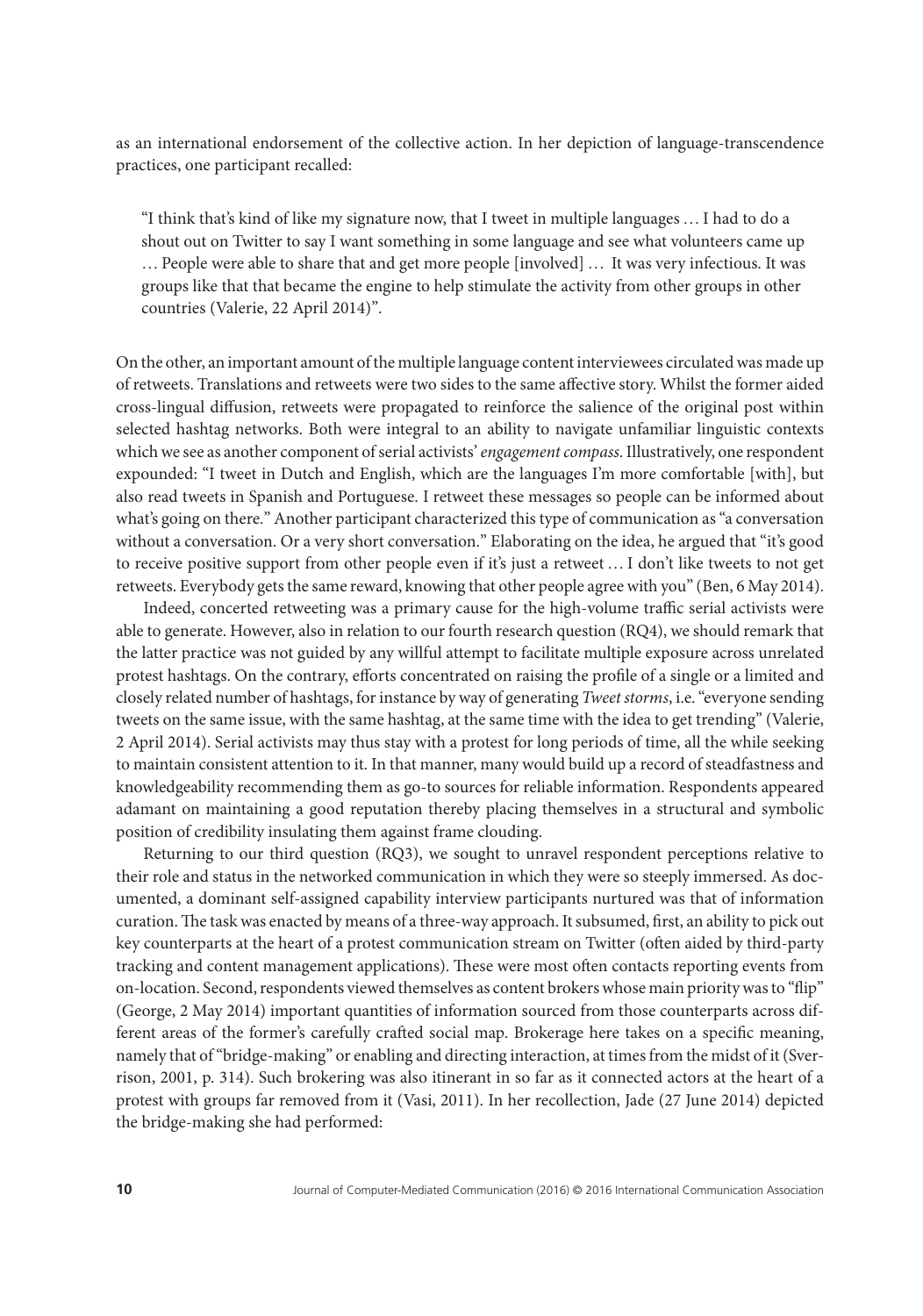I have friends on the ground. First it began at [the] local [level]. I tweeted about what I was doing here. It started when I had a child and I could not go to the protest myself. Then I began to understand that the online forums, especially Twitter, are extremely useful and have an enormous outreach … You learn about hashtags and you learn how to use Twitter effectively and strategically. It has now become a very powerful vehicle because now prominent media personalities follow me… I'm one of the cross-sector persons that provide information on a number of different struggles.

The result was, thirdly, a shared drive to generate networks germane to the maximization of content diffusion albeit not by virtue of their scope but due to a tested mutual commitment of members to harvest, vet, and circulate information. Exposing his approach to networking, one interviewee representing a singular exception among its peers — as concomitantly documenter of on-site activity and curator—expounded:

" … the way I sort of did Twitter was in the early days to build who I was following. If I saw an account that said "Occupy city name" I automatically followed this city account. What they [Occupy camps] knew was going on here, at least through cyber-lines, was through my live streams and from me reaching out on Twitter to keep in contact and find out what was going on in the other Occupations (Peter, 4 July 2014)".

As such practices were honed over time, several interviewees formed an appreciation of the pivotal place they had gained in the hashtagged protest communication networks. This consciousness stimulated self-regulation with the purpose of projecting trustworthiness and dependability as bridge-makers. Such discursive impression management (Goffman, 1990) activists envisioned as an antidote to unnecessary stardom and the most reliable manner of minimizing the risk of coming across as self-promoting celebrities. Describing his Twitter activity, one interviewee said:

"I was born a white male in a privileged country and try to use this involuntarily assigned privilege to amplify the struggles of people elsewhere … when there's a small protest/movement growing that hasn't broken through to major media I try to amplify this to the point where it becomes news or can no longer be ignored without these major media looking like they are not doing their jobs (Roger, 23 June 2014)".

An outcome we have discussed previously (Bastos & Mercea, 2015) was that serial activists' networks were larger in size than those of average users at the time of data collection but were significantly smaller than those of influential and active Twitter users. The double-sided role of serial activists as content and relational brokers should help to extend the understanding of high-functioning networked communication beyond activists' network location (Gonzalez-Bailon et al., 2013) or social status (Tufekci, 2013). A notion, however, that the noted sustained information curation catapulted its artisans to a place of prominence amongst her/his fellow network members (Bennett et al., 2014) was articulated by some and equally infirmed by other research participants. Consonant accounts referenced fastidious efforts to engender loyalty among one's following; dissonant ones alluded to conscious attempts to avoid personal conspicuousness.

Finally, sustained participation in collective action is notoriously taxing particularly on the most invested among activists who may choose to remove themselves from the frontlines of protest out of exhaustion (Doherty, Plows, & Wall, 2007) or due to extrinsic organizational or social pressure (Fillieule,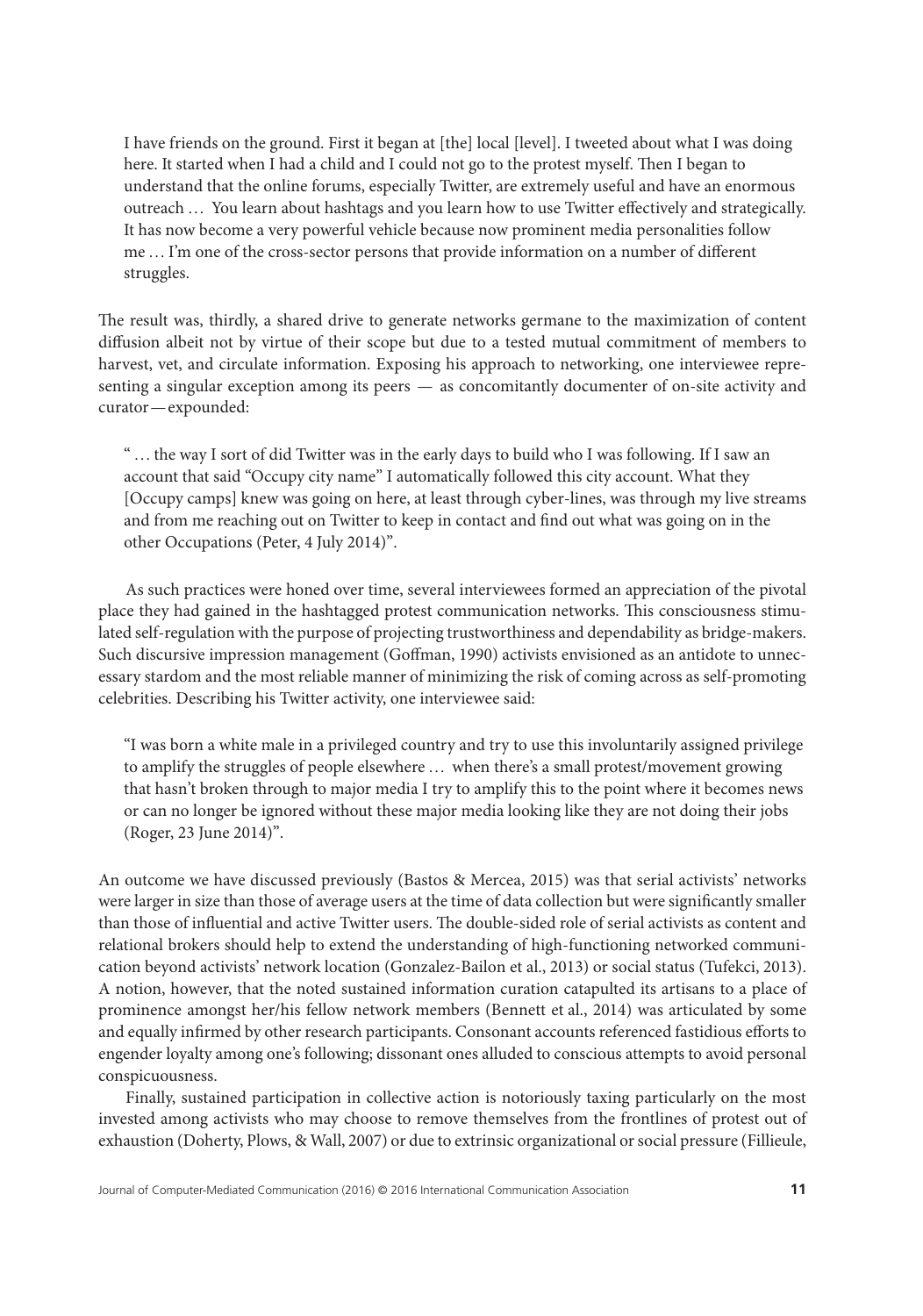2014). The witnessed intensity and length of service dedicated to the hashtagged communication of protest by the interviewees begot the question of disengagement (RQ5). The outlay of time made in daily instalments — required to post thousands of tweets — dedicated to the communication of protest in the course of at least 3 years (2011–13) seemed nothing short of full-fledged activism (Bobel, 2007, p. 153). Extrication from this activist role appeared no less complex than in the case of physical participation. Indeed, within that time period, half of the interviewees had combined tweeting with on-the-ground activism at one or more of the protests they joined.

Testimonies by the interviewees attested to the multidimensionality of disengagement from collective action on Twitter along the aforementioned personal, social, and organizational lines. The least frequent precipitator of disengagement was organizational. Solely one interview participant cited a rift with his local Occupy Camp attributed to disagreements about his tweeted content which eventually led to his defection. However, in that case, it was trying personal circumstances relating to straitened family and employment circumstances that tipped the decision in favor of an exit. Mental fatigue was an equally prominent catalyst of disengagement. Speaking about her experience of gradually downsizing her involvement, Lauren (6 July 2014) remarked:

"I think the last protest I tweeted about was Gezi Park and basically it was just burnout after spending, I don't know, 3 <sup>1</sup>∕<sup>2</sup> years like obsessively tweeting, I just got burnt out… I don't feel like I've done anything that's wrong".

Conversely, the successful conclusion of a protest would result in the discontinuation of tweeting activity subsumed to the wider demobilization of a movement (e.g. the Taiwanese Occupy Congress). Indeed, demobilization and the breakdown of links with onsite activists was a more recurrent reason for individual disengagement (for half of the respondents) than a souring of relations with any particular organization that was party to the protests. In such situations, disengagement was associated with a positive sense of achievement rather than with damage control linked to deteriorating circumstances — personal or organizational. Yet, perhaps most significantly, a claim that with only one exception echoed through the ranks of these prolific activist communicators was that despite ebbs and flows in their activity, they had never completely discontinued their involvement. Such persistence reflected a personal ethos underpinned by a moral duty to support peaceful civic struggle—drawing back whenever a violent escalation would displace it. Peaceful contention they aided to carry over in spirit from one protest to the next through the medium of Twitter. Appositely, one interviewee asserted:

"I never stopped. If anything, the whole Occupy Movement has gone worldwide since it started and has spread among many different countries. I'm not just following hypes. I'm following ideas (Mary, 11 June 2014)".

# **Conclusions**

Transnational serial activism is an embodiment of civic cosmopolitanism delineated by a set of characteristics encompassing personal circumstances and communication practices sustained during long periods of time for the benefit of Twitter hashtagged protests the world over. The transnational character of this activism is not an artifact of border-spanning organizational coordination amply evinced in the last decade—in instances ranging from global justice to the antiwar movement. A closer fit with the Occupy Movement (Bennett et al., 2014) due to the primacy of personal interaction and of an entrepreneurial as opposed to an organizational mode of engagement (Flanagin, Stohl, & Bimber, 2006), this variety of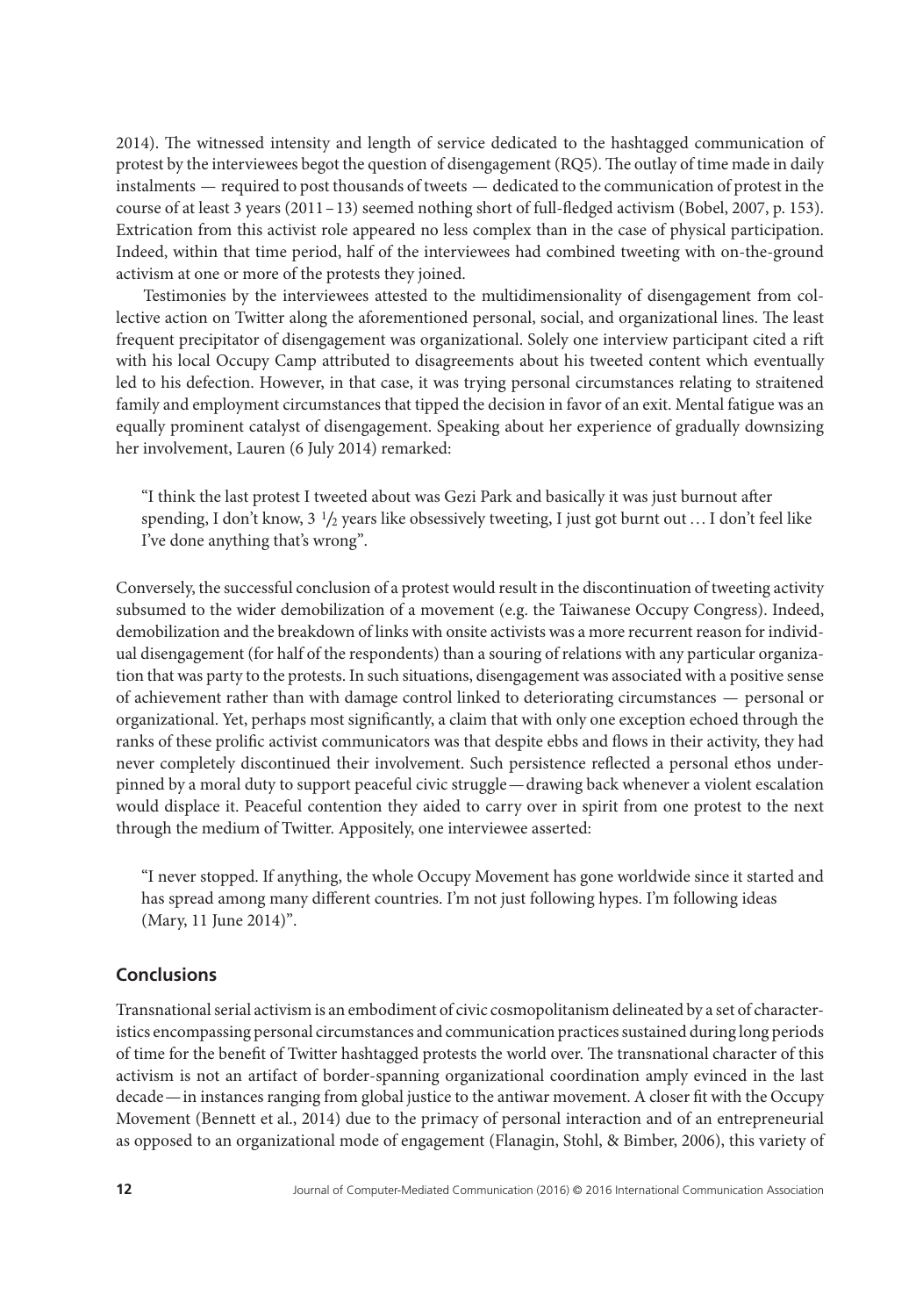transnational activism represents a continued personal investment in the complex networked communication of protests both remote and close to home (Conover, Ferrara, Menczer, & Flammini, 2013). A potential counterweight to indictments by exponents of *clicktivism* (Morozov, 2011), such involvement is neither fleeting, nor entirely disconnected from embodied participation. If anything, it may constitute a means of sustaining commitment in the face of diminished physical capacity (see also Bennett, 2005; Saunders et al., 2012).

Serial activists were able to singlehandedly and at once contribute to (non)relational and mediated protest diffusion. This they achieved by commanding relatively modest Twitter followings (Bastos & Mercea, 2015) whilst seeking to maximize content diffusion through mutual assurance within one's ego network. Thereby, we posit, serial activists testify to the prominent role of what have otherwise been regarded as unremarkable "common users" (Gonzalez-Bailon et al., 2013, p. 958), albeit in transnational activism. Unlike either hidden influentials or influentials per se, who differentially stand out for their visibility (2013), serial transnational activists appear primarily remarkable not for their relative standing in activist communication networks but for their prodigious cross-national hashtag activity and the purposeful information curation they undertake over extensive periods of time.

Fundamentally, serial activism was an act of relaying collective messages. There were very few traces of personal stories (Bennett & Segerberg, 2013; Tufekci, 2013) or indeed individual rhetoric coloring it. In the end, a dispassionate application to content curation bore out the activists' *stitching* work as theorized by Bennett et al. (2014). In the process, serial activists honed an aptitude for matching the communication needs of those on the ground with the news values of relevant media outlets (Ryan, 1991), which they put to work from a carefully constructed brokering position.

Seriality seemed coterminous with a biographical availability that has long characterized participation in collective action. Likewise, disengagement from the networked communication of political activism may bear similarities with withdrawal from protest movements. An enduring commitment appears to hinge on favorable personal circumstances and germane (diffusion and language) skills, with serial activists calibrating their communication in line with horizontal coordinates defining their life patterns (e.g. family life, employment circumstances) and vertical pressure derived from a perceived urgency integral to democratic morality for timely investment in affinitive protest events. Serial activists negotiate this field of action with what we have designated as their *engagement compass*.

Finally, we should qualify the remit of this proposition and the overall discussion to emphasize that despite reporting on a single activist medium — Twitter — our attention did not concentrate solely on it. The use of other communication modalities was considered in the course of the research interviews but Twitter represented the medium of choice for all interviewees. Nonetheless, Twitter was the platform wherefrom they were recruited for this research. Thus, reflecting on the issue of a single medium bias previously raised in studies of activist communication (Treré, 2012), we would stress that our aim all along has not been to extrapolate our findings to a broader scrutiny of online activism (2012, p. 2362). Instead, we have sought to provide more depth to the treatment of protest communication on Twitter that adds granularity to network-level inferences. We envisage extending this research to probing serial transnational activism by way of a comparative—both case- and variable-oriented analysis—of practices native to other communication platforms.

#### **References**

- Aday, S., Farrell, H., Freelon, D., Lynch, M., Sides, J., and Dewar, M. (2013). Watching from afar: Media consumption patterns around the Arab Spring. *American Behavioral Scientist*, 57, 899–919.
- Almond, G., Verba, S. (1963.) *The civic culture: Political attitudes and democracy in five countries*. Princeton: Princeton University Press.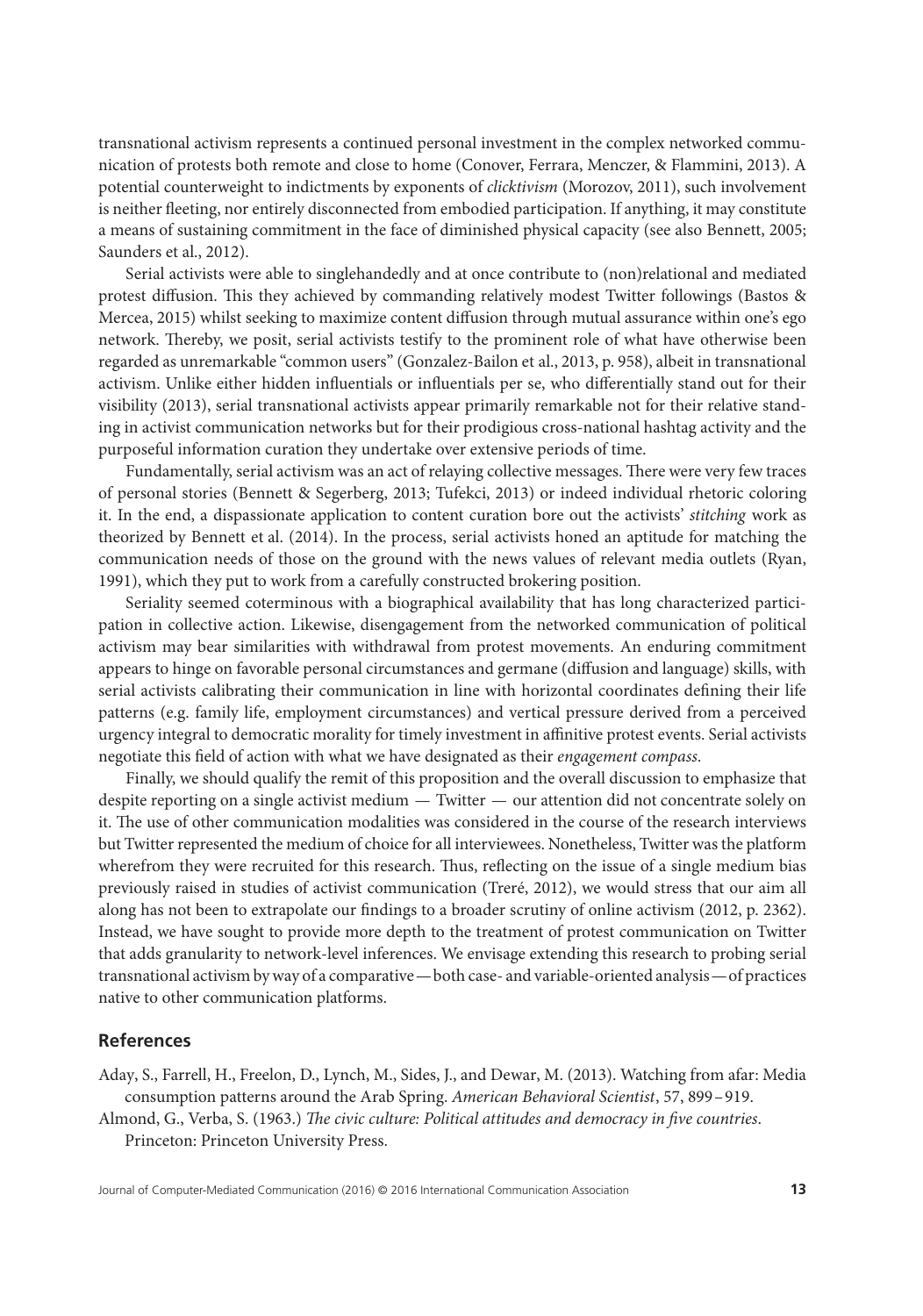- Bastos, M.T., Puschmann, C and Travitzki, R. (2013) Tweeting across hashtags: Overlapping users and the importance of language, topics, and politics. *Proceedings of the 24th ACM Conference on Hypertext and Social Media*, Paris, France: ACM, 164–168.
- Bastos, M.T., Raimundo, R and Travitzki, R. (2013). Gatekeeping Twitter: message diffusion in political hashtags. *Media, Culture & Society* 35, 260–270.
- Bastos, M. T., & Mercea, D. (2015). Serial activists: Political Twitter beyond influentials and the twittertariat. *New Media & Society*. doi: 10.1177/1461444815584764.
- Bennett, L.W. (2005). Social movements beyond borders: Organization, communication, and political capacity in two eras of transnational activism. In D. della Porta & S. Tarrow (Eds.), *Transnational protest and global activism* (pp. 203–226). New York: Rowman and Littlefield.
- Bennett, W. L. & Segerberg, A. (2012). The logic of connective action. *Information, Communication & Society*, 15, 739–68.
- Bennett, W. L., Segerberg, A. & Walker, S. (2014). Organization in the crowd: Peer production in large-scale networked protests. *Information, Communication & Society*, 17, 232–260.
- Bimber, B. (2003). *Information and American democracy: Technology in the evolution of political power.* Cambridge: Cambridge University Press.
- Blondel, V. D., Guillaume, J.-L., Lambiotte, R., & Lefebvre, E. (2008). Fast unfolding of communities in large networks. *Journal of Statistical Mechanics: Theory and Experiment*, P10008, doi:10.1088/1742-5468/2008/10/P10008.
- Bobel, C. (2007). 'I'm not an activist, though I've done a lot of it': doing activism, being activist and the 'perfect standard' in a contemporary movement. *Social Movement Studies*, 6, 147–159.
- Boutroux, E. (1921). Morality and democracy. *The North American Review*, 214, 166–176.
- Castells, M. (2009). *Communication power*, Oxford: Oxford University Press.
- Cho, M.H. & Shen, D. (2013). Self-regulation in online learning. *Distance education*, 34, 290–301.
- Conover, M.D., Ferrara, E., Menczer, F., Flammini, A. (2013) The digital evolution of Occupy Wall Street. *PLOS One*, 8(5), e64679, doi: 10.1371/journal.pone.0064679.
- Dahlgren, P. (2006). Doing citizenship: The cultural origins of civic agency in the public sphere. *European Journal of Cultural Studies*, 9, 267–86.
- Dahlgren, P. (2013). Online journalism and civic cosmopolitanism. *Journalism Studies*, 14, 156–171.
- della Porta, D., Andretta, M., Mosca, L. & Reiter, H. (2006). *Globalization from below: Transnational activists and protest networks*. Mineapolis, London: University of Minnesota Press.
- Doherty, B., Plows, A. & Wall, D. (2007). Environmental direct action in Manchester, Oxford and North Wales: A protest event analysis. *Environmental Politics*, 16, 805–825.
- Elman, C. (2005). Explanatory typologies in qualitative studies of international politics. *International Organization*, 59, 293–326.
- Eyerman, R. & Jamison, A. (1991). *Social movements: A cognitive approach*. Cambridge: Polity Press.
- Fernandez-Planells, A., Figueras-Maz, M., & Pàmpols, C. F. (2014). Communication among young people in the #spanishrevolution: Uses of online–offline tools to obtain information about the #acampadabcn. *New Media & Society*, 16, 1287–1308.
- Fillieule, O. (2014). Demobilization and disengagement in a life course perspective. In D. della Porta and M. Diani (Eds.) *The oxford handbook of social movements*, online. DOI: 10.1093/oxfordhb/9780199678402.013.35.
- Flanagin, A.J., Stohl, C. & Bimber, B. (2006). Modelling the structure of collective action. *Communication Monographs*, 73, 29–54.
- Gerlach, L.P. & Hine, V.H. (1970). *People, power, change: Movements of social transformation.* Indianapolis: Bobbs-Merrill.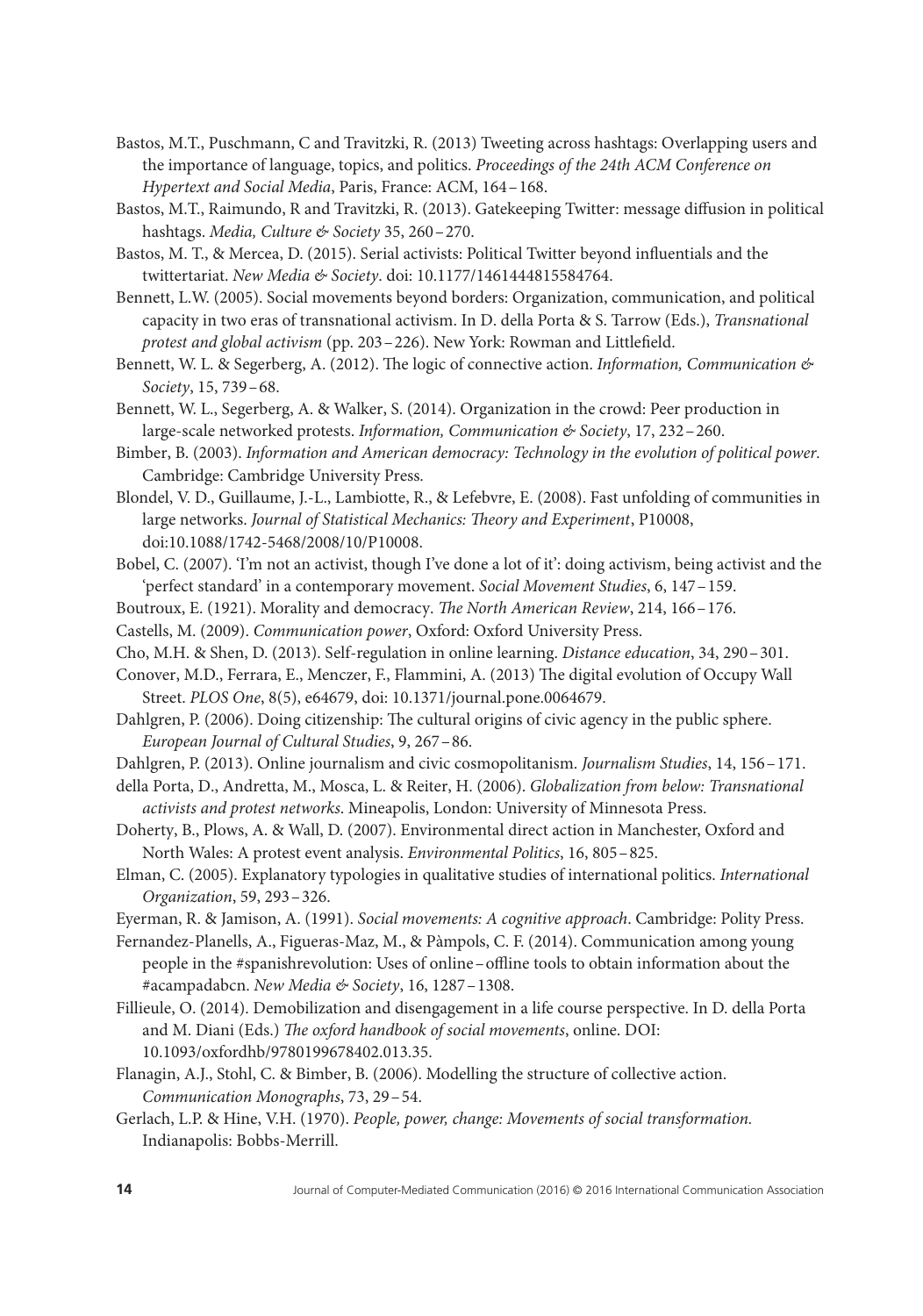Gillan, K., Pickerill, J. & Webster, F. (2008). *Anti-war activism: New media and protest in the information age.* Basingstoke: Palgrave.

Giugni, M., & Passy, F. (Eds.) (2001). *Political altruism? Solidarity movements in international perspective*. Lanham: Rowman & Littlefield.

Gonzalez-Bailon, S., Borge-Holthoefer, J. & Moreno, Y. (2013). Broadcasters and hidden influential in online protest diffusion. *American Behavioral Scientist*, 57, 943–965.

Howard, P., Hussain, M.M. (2013). *Democracy's third wave.* Oxford: Oxford University Press.

Jenkins, H., Ford, S. & Green, J. (2013). *Spreadable media: Creating value and meaning in a networked culture.* New York and London: New York University Press.

Juris, J. S. (2005). The new digital media and activist networking within anti-corporate globalization movements. *The ANNALS of the American Academy of Political and Social Science,* 597, 189–208.

Juris J. S. (2012). Reflections on #Occupy Everywhere: social media, public space and emerging logics of aggregation. *American Ethnologist*, 39, 259–279.

Kavada, A. (2009). Email lists and the construction of an open and multifaceted identity. *Information, Communication and Society*, 12, 817–39.

Keck, M.E., Sikkink, K. (1998). *Activists beyond borders*. Ithaca: Cornell University Press.

Le Grignou, B. & Patou, C. (2004). ATTAC(k)ing expertise: does the internet really democratize knowledge. In W. van de Donk, B. D. Loader, P. G. Nixon & D. Rucht (Eds.) *Cyberprotest: New media, citizens and social movements* (pp. 164–180). London, New York: Routledge.

Lim, M. (2013). Framing Bouazizi: 'White lies', hybrid network, and collective/connective action in the 2010/11 Tunisian uprising. *Journalism,* 14, 924–941.

Maireder, A. & Schwarzenegger, C. (2012). A movement of connected individuals: Social media in the Austrian student protests of 2009. *Information, Communication and Society*, 15, 171–195.

McAdam, D. (1986). Recruitment to high-risk activism: The case of Freedom Summer. *American Journal of Sociology,* 92, 64–90.

McCurdy, P. (2013). Conceptualizing celebrity activists: The case of Tamsin Omond. *Celebrity Studies*, 4, 311–324.

Mercea, D. & Funk, A. (2015). The social media overture of the pan-European Stop-ACTA protest: An empirical examination of participatory coordination in connective action. *Convergence*, doi: 10.1177/1354856514563663.

Micó, J. L. & Casero-Ripollés, A. (2014). Political activism online: Organization and media relations in the case of 15M in Spain. *Information, Communication & Society*, 17, 858–871.

Miles, M.B. & Huberman, A.M. (1994). *Qualitative data analysis* (2nd ed.), Thousand Oaks: Sage.

Morozov, E. (2011). *The net delusion: How not to liberate the world*. London, New York: Allen Lane.

Papacharissi, Z. & Oliveira, M., F. (2012). Affective news and networked publics: The rhythms of news storytelling on #Egypt. *Journal of Communication*, 62, 266–82.

Penney, J. & Dadas, C. (2013). (Re)Tweeting in the service of protest: Digital composition and circulation in the Occupy Wall Street movement. *New Media and Society*, 16, 74–90.

Postill, J. (2014). Democracy in an age of viral reality: A media epidemiography of Spain's indignados movement. *Ethnography*, 15, 51–69.

Ryan, C. (1991). *Prime time activism: Media strategies for grassroots organizing*, Boston: South End Press.

Saunders, C., Grasso, M., Olcese, C., Rainsford, E.E., & Rootes, C. (2012). Explaining differential protest participation: novices, returners, repeaters and stalwarts. *Mobilization*, 17, 263–280.

Segerberg, A. & Bennett, W.L. (2011). Social media and the organization of collective action: Using Twitter to explore the ecologies of two climate change protests. *The Communication Review*, 14, 197–215.

Journal of Computer-Mediated Communication (2016) © 2016 International Communication Association **15**